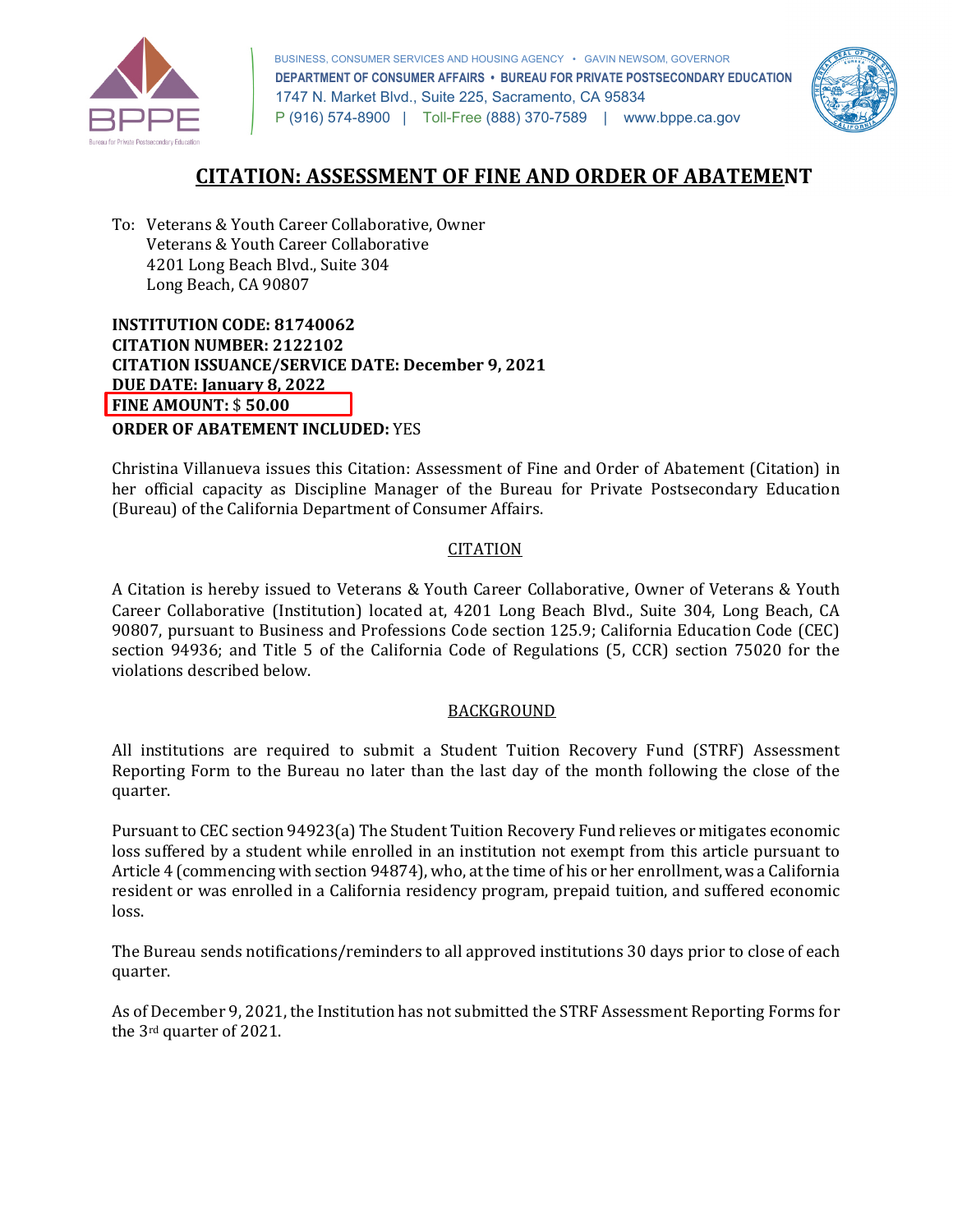In addition, all institutions are required to pay annual fee within 30 days of the date on which the Institution originally receives its approval to operate and each year thereafter on the anniversary of the date of the original approval. An institution shall pay its annual fee in addition to any other applicable fees.

 Pursuant to CEC section 94930.5 (g). effective July 1, 2018, the annual fee for each campus described in subparagraphs (A) and (B) of paragraph (1) of subdivision (d) shall be in an amount equal to 0.55 percent of that campus' total gross revenue derived from students in California, but not to be less than two thousand five hundred dollars (\$2,500) and not to exceed sixty thousand dollars (\$60,000) for each campus.

 As of December 9, 2021, the Bureau has not received the annual fee for the 2021 calendar year from the Institution. the Institution.<br>
VIOLATION

| $\#$ | Below you will find the California Education Code (CEC) and/or Title 5 of the California Code of                                                                                                                                                                                                                                                                                                                                                                                                                                                                                                                                                                                                                                |
|------|---------------------------------------------------------------------------------------------------------------------------------------------------------------------------------------------------------------------------------------------------------------------------------------------------------------------------------------------------------------------------------------------------------------------------------------------------------------------------------------------------------------------------------------------------------------------------------------------------------------------------------------------------------------------------------------------------------------------------------|
|      | Regulations (5, CCR code) section(s) of law you are charged with violating.                                                                                                                                                                                                                                                                                                                                                                                                                                                                                                                                                                                                                                                     |
| 1.   | <b>Violation:</b>                                                                                                                                                                                                                                                                                                                                                                                                                                                                                                                                                                                                                                                                                                               |
|      | 5, CCR Section 76130 (a-e)- Collection and Submission of Assessments                                                                                                                                                                                                                                                                                                                                                                                                                                                                                                                                                                                                                                                            |
|      | "(a) A qualifying institution shall collect the assessment from each student in an educational program                                                                                                                                                                                                                                                                                                                                                                                                                                                                                                                                                                                                                          |
|      | at the time it collects the first payment from or on behalf of the student at or after enrollment. The                                                                                                                                                                                                                                                                                                                                                                                                                                                                                                                                                                                                                          |
|      | assessment shall be collected for the entire period of enrollment, regardless of whether the student                                                                                                                                                                                                                                                                                                                                                                                                                                                                                                                                                                                                                            |
|      | pays the institutional charges in increments.                                                                                                                                                                                                                                                                                                                                                                                                                                                                                                                                                                                                                                                                                   |
|      | (b) A qualifying institution shall complete the STRF Assessment Reporting Form (Rev. 2/10) and remit                                                                                                                                                                                                                                                                                                                                                                                                                                                                                                                                                                                                                            |
|      | it with the STRF assessments collected from students to be received by the Bureau no later than the                                                                                                                                                                                                                                                                                                                                                                                                                                                                                                                                                                                                                             |
|      | last day of the month following the close of the quarter as follows:                                                                                                                                                                                                                                                                                                                                                                                                                                                                                                                                                                                                                                                            |
|      | (1) April 30 for the first quarter,                                                                                                                                                                                                                                                                                                                                                                                                                                                                                                                                                                                                                                                                                             |
|      | (2) July 31 for the second quarter,                                                                                                                                                                                                                                                                                                                                                                                                                                                                                                                                                                                                                                                                                             |
|      | (3) October 31 for the third quarter, and                                                                                                                                                                                                                                                                                                                                                                                                                                                                                                                                                                                                                                                                                       |
|      | (4) January 31 for the fourth quarter. If the due date falls on a Saturday, Sunday or State or federal                                                                                                                                                                                                                                                                                                                                                                                                                                                                                                                                                                                                                          |
|      | holiday, the due date shall be extended to the next regular business day for the Bureau.                                                                                                                                                                                                                                                                                                                                                                                                                                                                                                                                                                                                                                        |
|      | If the due date falls on a Saturday, Sunday, or State or federal holiday, the due date shall be extended                                                                                                                                                                                                                                                                                                                                                                                                                                                                                                                                                                                                                        |
|      | to the next regular business day for the Bureau.                                                                                                                                                                                                                                                                                                                                                                                                                                                                                                                                                                                                                                                                                |
|      | (c) The STRF Assessment Reporting Form shall contain the following information:                                                                                                                                                                                                                                                                                                                                                                                                                                                                                                                                                                                                                                                 |
|      | (1) Total number of students who signed enrollment agreements for educational programs during the<br>reporting period; and                                                                                                                                                                                                                                                                                                                                                                                                                                                                                                                                                                                                      |
|      | (2) Total number of students eligible for STRF who signed enrollment agreements for educational                                                                                                                                                                                                                                                                                                                                                                                                                                                                                                                                                                                                                                 |
|      | programs during the reporting period; and                                                                                                                                                                                                                                                                                                                                                                                                                                                                                                                                                                                                                                                                                       |
|      |                                                                                                                                                                                                                                                                                                                                                                                                                                                                                                                                                                                                                                                                                                                                 |
|      |                                                                                                                                                                                                                                                                                                                                                                                                                                                                                                                                                                                                                                                                                                                                 |
|      |                                                                                                                                                                                                                                                                                                                                                                                                                                                                                                                                                                                                                                                                                                                                 |
|      |                                                                                                                                                                                                                                                                                                                                                                                                                                                                                                                                                                                                                                                                                                                                 |
|      |                                                                                                                                                                                                                                                                                                                                                                                                                                                                                                                                                                                                                                                                                                                                 |
|      |                                                                                                                                                                                                                                                                                                                                                                                                                                                                                                                                                                                                                                                                                                                                 |
|      |                                                                                                                                                                                                                                                                                                                                                                                                                                                                                                                                                                                                                                                                                                                                 |
|      |                                                                                                                                                                                                                                                                                                                                                                                                                                                                                                                                                                                                                                                                                                                                 |
|      |                                                                                                                                                                                                                                                                                                                                                                                                                                                                                                                                                                                                                                                                                                                                 |
|      | (3) The total number of students who signed their enrollment agreement during the reporting period,<br>were eligible for STRF, and who made their first payment during the reporting period; and<br>(4) The total number of students who signed their enrollment agreement in a previous reporting<br>period, were eligible for STRF, and who made their first payment during the current reporting period;<br>and<br>(5) Total amount of institutional charges after rounding each student's institutional charges to the<br>nearest \$1,000, for all eligible STRF students whose STRF assessment was collected in the reporting<br>period; and<br>(6) Current contact telephone number of the person preparing the form; and |

Citation: Assessment of Fine and Order of Abatement Veterans & Youth Career Collaborative, Owner of Veterans & Youth Career Collaborative Institution Code: 81740062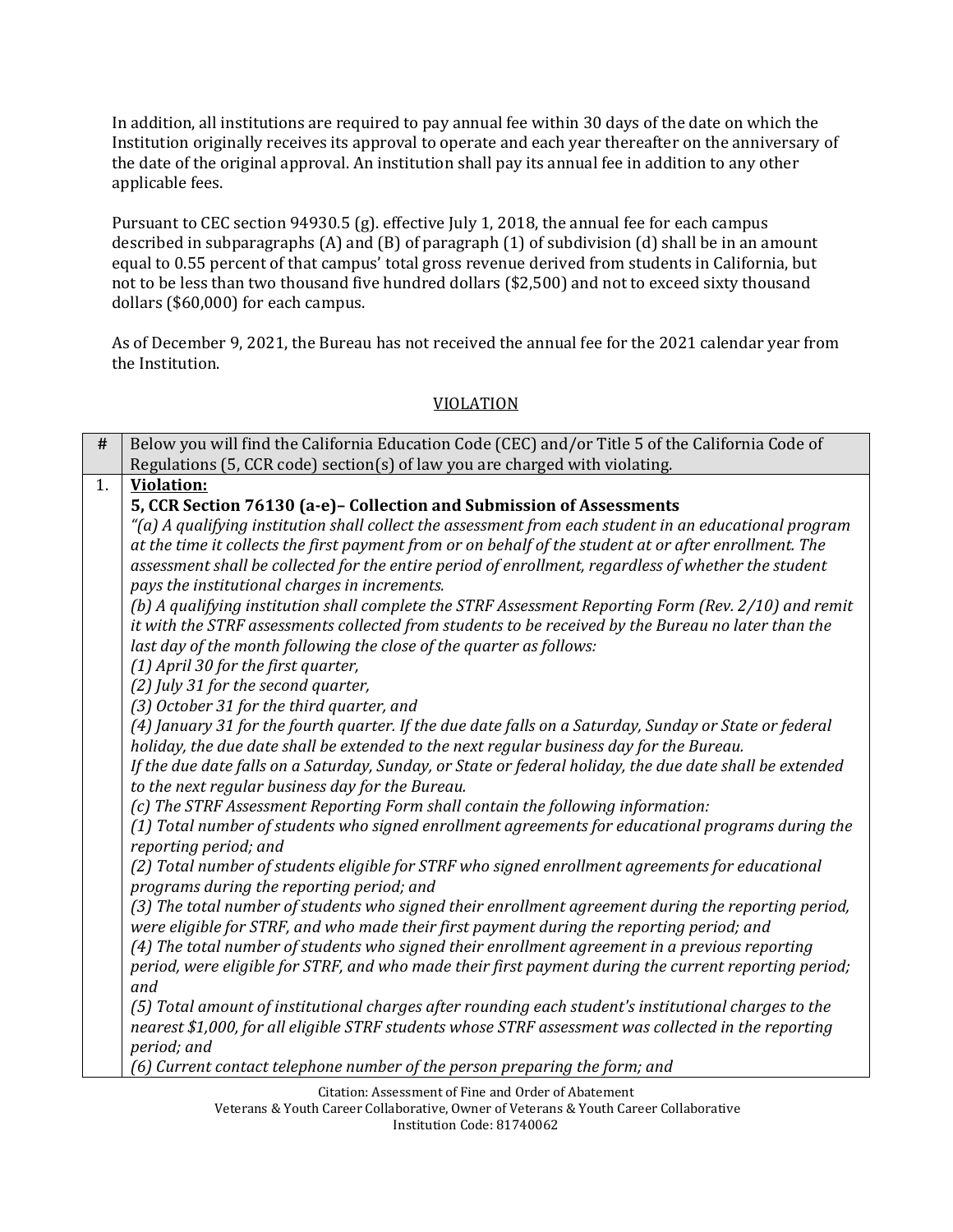|    | (7) A declaration dated and signed under penalty of perjury by the person preparing the form that the                                                                                                                                                                                                                                                                                                                                            |
|----|--------------------------------------------------------------------------------------------------------------------------------------------------------------------------------------------------------------------------------------------------------------------------------------------------------------------------------------------------------------------------------------------------------------------------------------------------|
|    | form and any attachments are true and correct.<br>(d) In the event of a school closure, any collected assessments shall be remitted to the Bureau within                                                                                                                                                                                                                                                                                         |
|    | seven days following the cessation of instruction.                                                                                                                                                                                                                                                                                                                                                                                               |
|    | (e) Submission of all prior reports and assessments required by this section is a condition of renewal."                                                                                                                                                                                                                                                                                                                                         |
|    | The Institution has failed to submit STRF Assessment Reporting Form for the following quarter:                                                                                                                                                                                                                                                                                                                                                   |
|    | Third Quarter for 2021                                                                                                                                                                                                                                                                                                                                                                                                                           |
|    | On September 22, 2021, the Institution was notified via mail at, 4201 Long Beach Blvd., Suite 304,<br>Long Beach, CA 90807, that the STRF Assessment Reporting Form for the 3rd quarter of 2021 was<br>due.                                                                                                                                                                                                                                      |
|    | On November 12, 2021, the Institution was notified via mail at, 4201 Long Beach Blvd., Suite 304,<br>Long Beach, CA 90807, that the STRF Assessment Reporting Form for the 3rd quarter of 2021 was<br>due.                                                                                                                                                                                                                                       |
|    | On November 15, 2021, the Institution was notified via email at, nvaras@vycareer.org, that the<br>STRF Assessment Reporting Form for the 3rd quarter of 2021 was due. As of December 9, 2021, the<br>Bureau has not received the STRF Assessment Reporting Form from the Institution.                                                                                                                                                            |
|    |                                                                                                                                                                                                                                                                                                                                                                                                                                                  |
|    | <b>Order of Abatement:</b>                                                                                                                                                                                                                                                                                                                                                                                                                       |
|    | The Bureau orders that the Institution submit the delinquent STRF Assessment Reporting Form<br>with the STRF Assessments collected from students for the quarter listed above. The information<br>provided shall comply with "Record Keeping Requirements" Pursuant to 5, CCR section 76140.                                                                                                                                                     |
|    | <b>Assessment of Fine</b>                                                                                                                                                                                                                                                                                                                                                                                                                        |
|    | The fine for this violation is \$50.00                                                                                                                                                                                                                                                                                                                                                                                                           |
| 2. | <b>Violation:</b>                                                                                                                                                                                                                                                                                                                                                                                                                                |
|    | 5, CCR Section 74006(a) and (b) - Annual Fee                                                                                                                                                                                                                                                                                                                                                                                                     |
|    | "(a) An institution's annual fee is due within 30 days of the date on which the institution originally<br>receives its approval to operate and each year thereafter on the anniversary of the date of the original<br>approval. (b) An institution shall pay its annual fee in addition to any other applicable fees.                                                                                                                            |
|    | CEC Section 94930.5 (g) - Fee Schedule                                                                                                                                                                                                                                                                                                                                                                                                           |
|    | (g) Notwithstanding subdivision (d), effective July 1, 2018, the annual fee for each campus described in<br>subparagraphs (A) and (B) of paragraph (1) of subdivision (d) shall be in an amount equal to 0.55<br>percent of that campus' total gross revenue derived from students in California, but not to be less than<br>two thousand five hundred dollars (\$2,500) and not to exceed sixty thousand dollars (\$60,000) for<br>each campus. |
|    | CEC Section 94931(b) - Late Payment<br>"(b) A fee that is not paid on or before the 90 <sup>th</sup> calendar day after the due date for payment of the fee<br>shall be subject to a 35 percent late payment penalty fee."                                                                                                                                                                                                                       |
|    | The Institution has failed to pay its annual fee for calendar year 2021.                                                                                                                                                                                                                                                                                                                                                                         |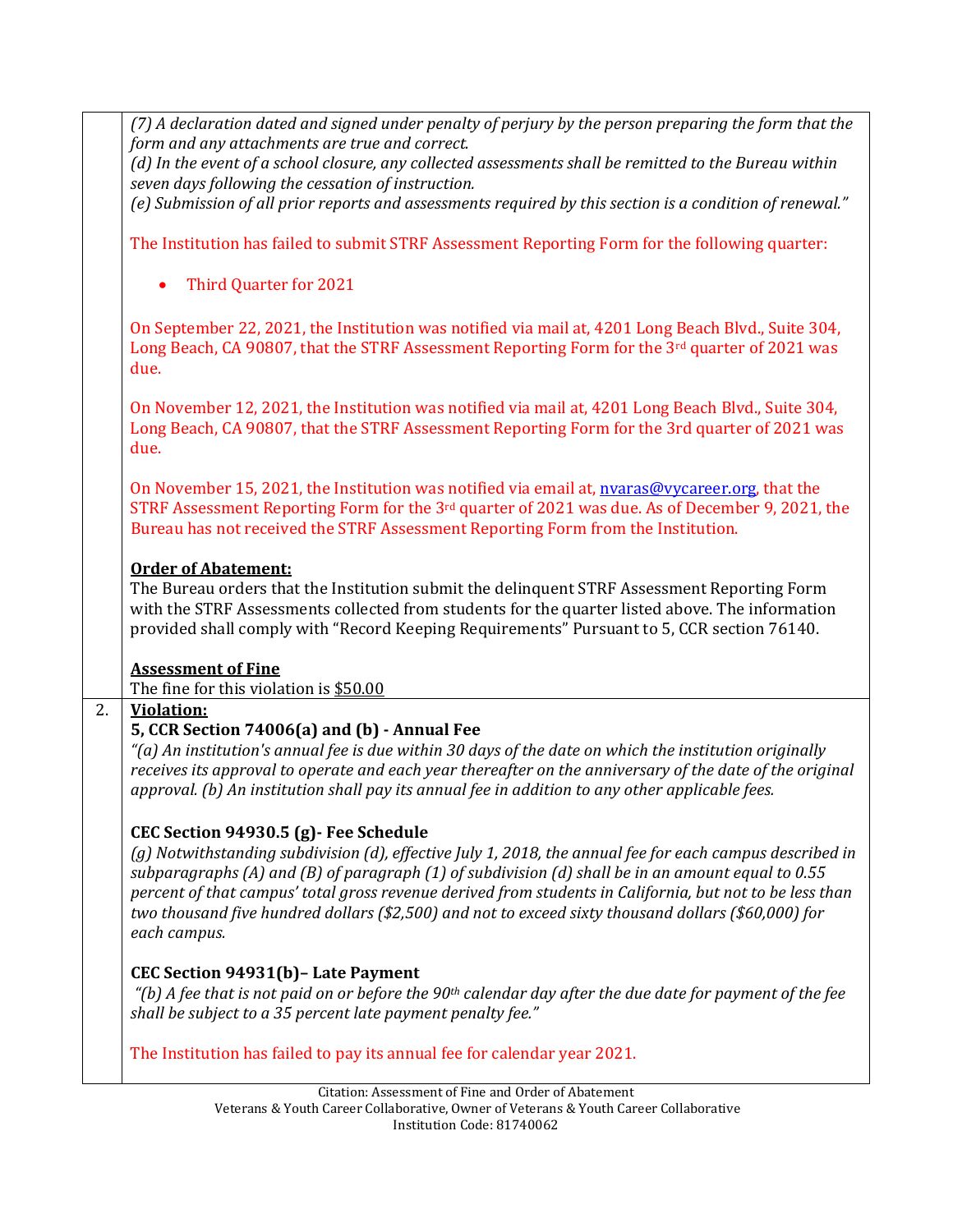On July 1, 2021, the Institution was notified, Invoice # 900359285, via mail at 4201 Long Beach Blvd., Suite 304, Long Beach, CA 90807, stating that the annual fee for calendar year 2021 was due on August 01, 2021.

 On September 15, 2021, the Institution was notified, Invoice # 900359892, via mail at 4201 Long Beach Blvd., Suite 304, Long Beach, CA 90807, stating that the annual fee for calendar year 2021 was due on August 01, 2021.

 On November 15, 2021, the Institution was notified, Invoice # 900359892, via mail at 4201 Long Beach Blvd., Suite 304, Long Beach, CA 90807, stating that the annual fee for calendar year 2021 was due on August 01, 2021.

As of December 9, 2021, the Bureau has not received the annual fee from the Institution.

## **Order of Abatement:**

 The Bureau orders the Institution to submit its annual fees for calendar year 2021 in accordance with 5, CCR section 74006(a)(b) and CEC section 94930.5(g). In addition, the Institution must pay all late payment penalty fees.

## **Assessment of Fine**

The fine for this violation is <u>\$00.00</u>

# **TOTAL ADMINISTRATIVE FINE DUE: \$50.00**

## ASSESSMENT OF A FINE

 In accordance with CEC section 94936; and 5, CCR sections 75020 and 75030, the Bureau hereby orders this assessment of fine in the amount of **\$50.00** for the violations described above. **Payment must be made, to the Bureau, within 30 days from the date of service of the Citation.** 

# COMPLIANCE WITH ORDER OF ABATEMENT

 In accordance with the provisions of CEC section 94936 and 5, CCR section 75020 the Bureau hereby issues the order(s) of abatement described above. **Evidence of compliance with the order of abatement must be submitted, to the Bureau, within 30 days from the date of service of the Citation.** 

## APPEAL OF CITATION

 You have the right to contest this Citation through an informal conference with the Bureau; and/or through an administrative hearing in accordance with Chapter 5 (Commencing with Section 11500) of Part 1 of Division 3 of Title 2 of the Government Code.

 If you wish to contest this Citation, you must submit the 'Notice of Appeal of Citation – Request for  *hearing within 30 days from the service of the Citation, you will not be able to request one at a later*  Informal Conference **and/or** Administrative Hearing' form (enclosed) within 30 days from the date of service of the Citation. *If you do not request an informal conference and/or an administrative time.* 

> Citation: Assessment of Fine and Order of Abatement Veterans & Youth Career Collaborative, Owner of Veterans & Youth Career Collaborative Institution Code: 81740062